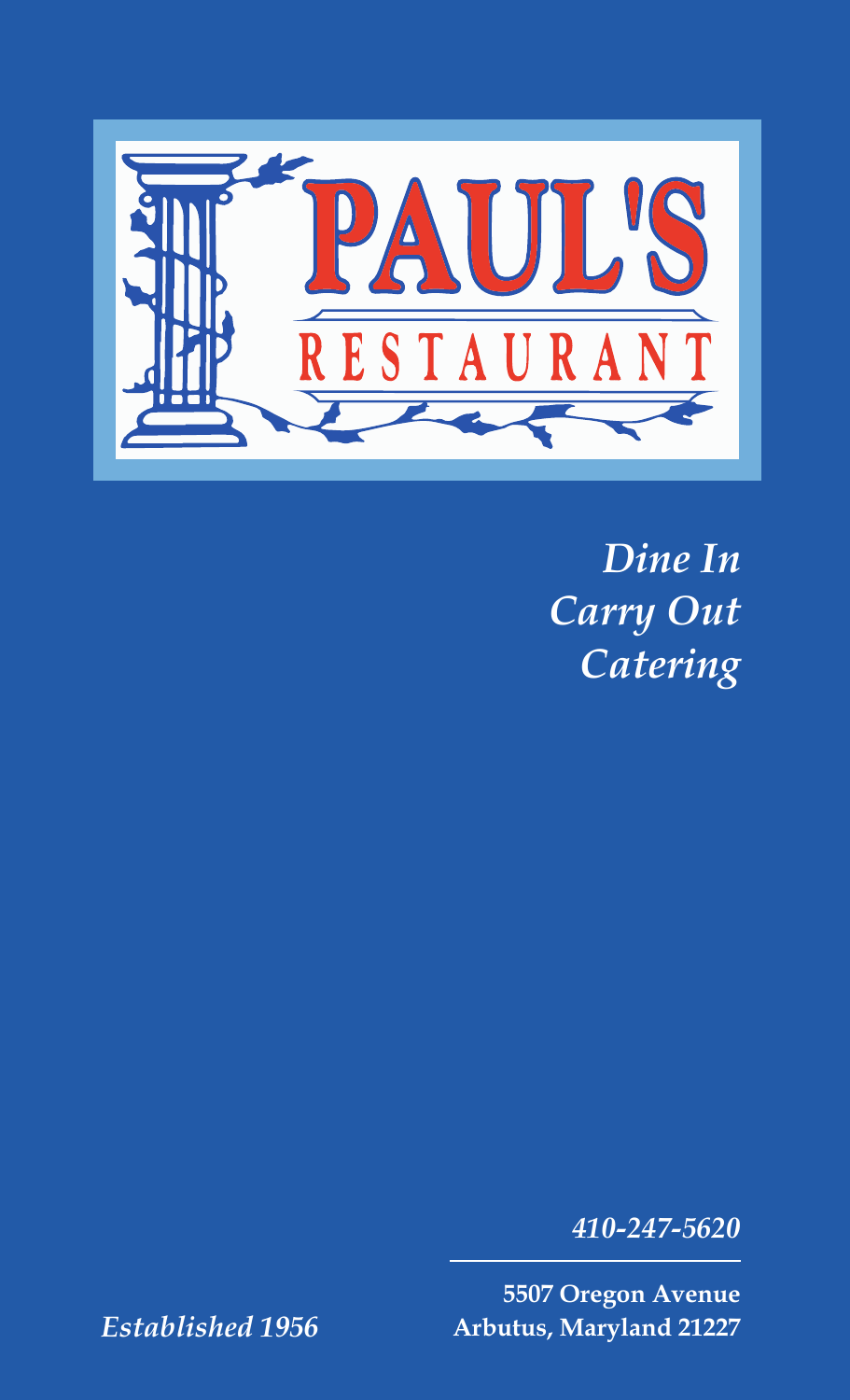# **Paul's Breakfast Specials** Served 7am -12pm, Sunday Breakfast Only

#### **NO SUBSTITUTIONS ON SPECIALS**

**# 1 Country Fresh Egg - Fresh Crisp Cereal 7.89** Crisp Bacon - Home Fries - Buttered Toast - Hot Coffee or Tea

**# 2 Two Eggs any style 7.99** Home Fries - Buttered Toast - Small Juice - Hot Coffee or Tea

### **# 3 Three Pancakes with Syrup 8.89**

*3 Bacon or 4 Sausage or Ham - Hot Coffee or Tea* 

#### **# 4 Children's Meal 6.99**

*1 Pancake – 2 Bacon or 2 Sausage – Milk or Small Juice. (Add 1 Egg \$8.99)*

*\*Substitute Turkey Bacon or Turkey Sausage for 99¢*

#### **OMELETS**

| <b>Garden Omelet</b> (tomato, green pepper and onion)  7.99 |  |
|-------------------------------------------------------------|--|
| <b>Western Omelet</b> (ham, green pepper and onion)  7.99   |  |
|                                                             |  |
| Greek Omelet (gyro, feta, tomato and onion)  10.29          |  |

*Made with 2 Eggs. Served with Home Fries, French Fries or Apple Sauce, Toast (White, Wheat, or Rye) & Jelly. Extra: Raisin Toast, English Muffin, Biscuit or Bagel 40¢. Tomato, Cheese 89¢ (American, Swiss, Provolone, Cheddar or* 

*Pepper Jack). Cream Cheese 95¢. Feta Cheese 1.69. Salsa 1.49. Egg Whites 85¢. Turkey Bacon or Turkey Sausage 99¢. Each Additional Ingredient 89¢ (Bacon, Sausage, Ham, Mushrooms, Green Peppers, Onion, Spinach).*

#### PANCAKES - WAFFLES - HOT CEREALS

| Only Available 7am -12pm                                         |  |
|------------------------------------------------------------------|--|
| 1 Pancake - Syrup1.89 3 Pancakes  5.59                           |  |
|                                                                  |  |
|                                                                  |  |
|                                                                  |  |
|                                                                  |  |
|                                                                  |  |
|                                                                  |  |
|                                                                  |  |
|                                                                  |  |
| <b>Country Sausage Gravy &amp; Biscuits Half Order 3.79 6.99</b> |  |
| Creamed Chipped Beef on Toast Half Order 3.79 6.99               |  |
|                                                                  |  |
|                                                                  |  |
| Raisins 50¢. Whipped Cream an Additional 69¢.                    |  |

| Toast 2 pc. buttered (White, Wheat or Rye)  1.89 |  |
|--------------------------------------------------|--|
|                                                  |  |
|                                                  |  |
|                                                  |  |
|                                                  |  |
|                                                  |  |
|                                                  |  |
|                                                  |  |
|                                                  |  |
|                                                  |  |
|                                                  |  |

#### **# 5 Silver Dollar Special 8.49**

*2 Silver Dollar Pancakes - 2 Eggs - 2 Bacon or 2 Sausage -*  **Hot Coffee or Tea** 

Add Home Fries & Toast **9.89**

#### **# 6 French Toast (3) 7.99**

3 Bacon or 4 Sausage - Hot Coffee or Tea

- **# 7 Texas Toast Special 7.59** 2 Bacon or 2 Sausage - Hot Coffee or Tea Add 1 Egg **8.39** Add 2 Eggs **9.69**
- **# 8 Pancake and Eggs Special 8.59**
- 2 Pancakes 2 Eggs Hot Coffee or Tea Add 2 Bacon or 2 Sausage **10.29**

### BREAKFAST SANDWICHES

| Bacon, Ham, Sausage or Scrapple & Egg  4.49       |  |
|---------------------------------------------------|--|
|                                                   |  |
|                                                   |  |
| Grilled Bacon, Sausage, Ham or Scrapple 4.99      |  |
|                                                   |  |
|                                                   |  |
|                                                   |  |
|                                                   |  |
|                                                   |  |
|                                                   |  |
| Served on White, Wheat or Rye Bread or Soft Roll. |  |

*Extra: Wrap, Biscuit, English Muffin, Hard Roll or Bagel 40¢. Tomato, Cheese 89¢ (American, Swiss, Provolone, Cheddar or Pepper Jack). Turkey Bacon or Turkey Sausage 99¢. Egg Whites 85¢. Extra Meat 2.00.*

#### FROM THE GRILL

| Country Fresh Eggs (2) any style 5.99       |  |
|---------------------------------------------|--|
|                                             |  |
| Country Fresh Egg (1) any style 5.29        |  |
|                                             |  |
| Country Fresh Eggs (2) Corn Beef Hash 8.99  |  |
|                                             |  |
| Country Fresh Eggs (2) with Taylor Ham 8.99 |  |
|                                             |  |
|                                             |  |
|                                             |  |
|                                             |  |
|                                             |  |

*Served with Home Fries, French Fries or Apple Sauce, Toast (White, Wheat, or Rye) & Jelly. Extra: English Muffin, Raisin Toast, Biscuit or Bagel 40¢. Cheese 89¢ (American, Swiss, Provolone, Cheddar or Pepper Jack). Cream Cheese 95¢. Turkey Bacon or Turkey Sausage 99¢.*

BREAKFAST SIDE ORDERS

| Turkey Bacon or Turkey Sausage  5.59 |  |
|--------------------------------------|--|
|                                      |  |
|                                      |  |
|                                      |  |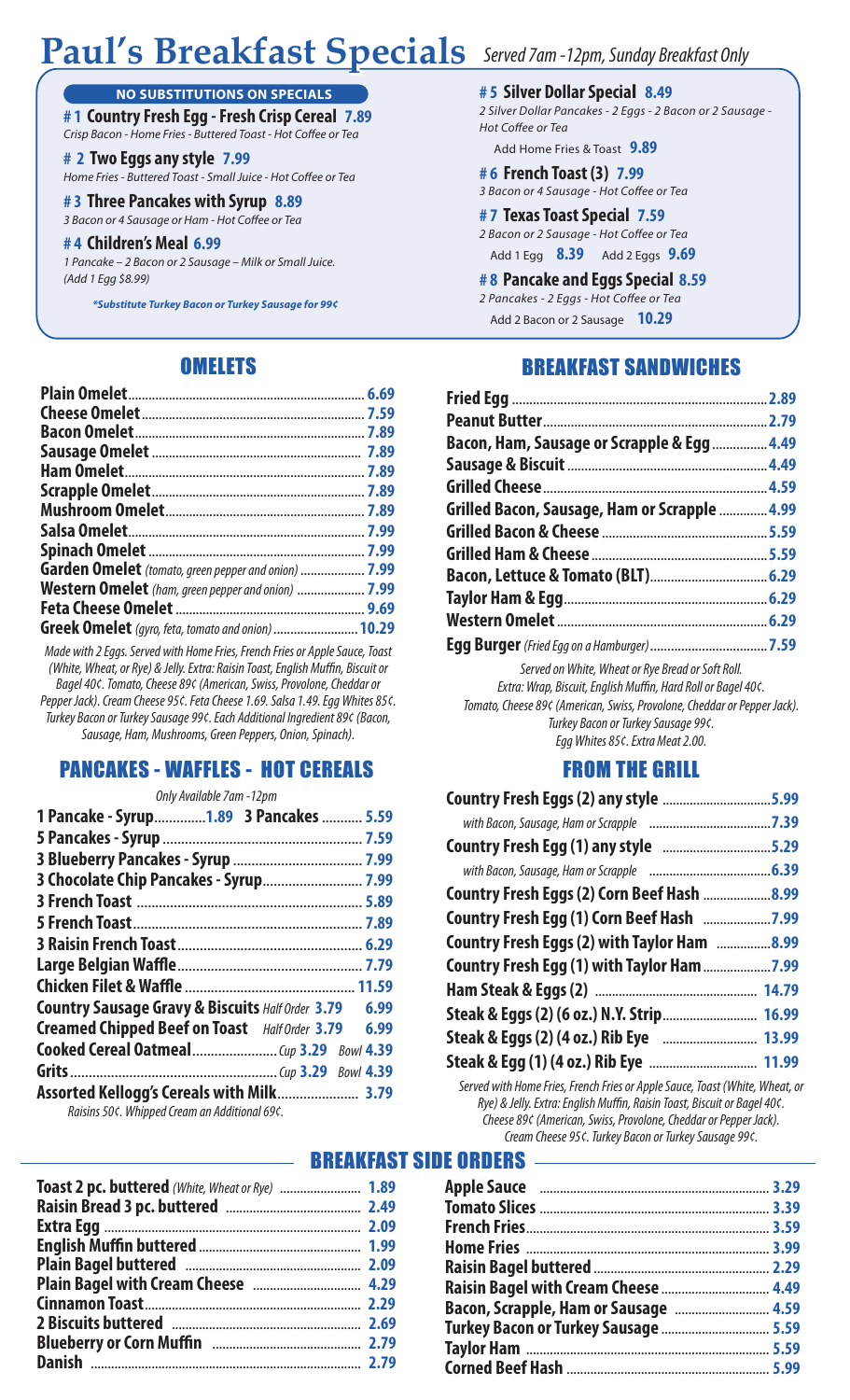# **Paul's Lunch Specials Paul's Lunch Specials** *Served 11am Mon - Sat.*

| Swiss Cheese, Sauerkraut & Russian Dressing |  |
|---------------------------------------------|--|
|                                             |  |
|                                             |  |

| Caeser Dressing, Lettuce and Parmesan Cheese |  |
|----------------------------------------------|--|
|                                              |  |
|                                              |  |
|                                              |  |

*Served with French Fries. Sweet Potato Fries 1.50. Onion Rings 2.00. Add Paul's Homemade Cole Slaw 1.59*

#### LUNCH SANDWICHES

| Grilled Bacon & Cheese  5.59                                                    |  |
|---------------------------------------------------------------------------------|--|
| Grilled Ham & Cheese  5.59                                                      |  |
| Bacon, Lettuce & Tomato (BLT)  6.29                                             |  |
|                                                                                 |  |
|                                                                                 |  |
|                                                                                 |  |
| Tuna Salad (Solid White Meat)  7.99                                             |  |
|                                                                                 |  |
|                                                                                 |  |
| Top Round Roast Beef  8.59                                                      |  |
|                                                                                 |  |
| Grilled Chicken Breast  8.59                                                    |  |
|                                                                                 |  |
| <b>Extra Large Shrimp Salad  Market Price</b>                                   |  |
| Fried Oyster (In Season)  Market Price                                          |  |
| Soft Shell Crab (In Season)  Market Price                                       |  |
| Served on White, Wheat or Rye Bread or Soft Roll with                           |  |
| Kosher Pickle & Potato Chips.<br>Extra: Hard Roll, Wrap 40¢. Tomato, Cheese 89¢ |  |
| (American, Swiss, Provolone,                                                    |  |
| Cheddar or Pepper Jack). French Fries 1.35.                                     |  |
| Sweet Potato Fries 1.50. Onion Rings 2.00. Gravy 75¢.<br>Extra Pickle 60¢.      |  |

PAUL'S SUBS

| Veggie Sub (Mushroom, Green Pepper,                   |      |
|-------------------------------------------------------|------|
| Pickles, Olives, Lettuce, Tomato) - Hot or Cold  8.59 |      |
| Cold Cut (Ham, Turkey, Salami & American Cheese)      | 8.79 |
|                                                       |      |
|                                                       |      |
|                                                       |      |
|                                                       |      |
|                                                       |      |
|                                                       |      |
|                                                       |      |
| Tuna Salad (Solid White Meat)  10.69                  |      |
| <b>Extra Large Shrimp Salad</b> Market Price          |      |

*Served on 8 inch Sub Roll with Kosher Pickle & Potato Chips. Extra: Tomato, Cheese 89¢ (American, Swiss, Provolone, Cheddar or Pepper Jack). Each Additional Ingredient 89¢ (Mushrooms, Green Peppers, Onion). French Fries 1.35. Gravy 75¢. Sweet Potato Fries 1.50 . Onion Rings 2.00. Extra Pickle 60¢.*

#### COLD SALAD PLATTERS

| Tuna Salad and Egg Salad  11.79                                                                                                                                                                                                                                                           |  |
|-------------------------------------------------------------------------------------------------------------------------------------------------------------------------------------------------------------------------------------------------------------------------------------------|--|
| Shrimp Salad  Market Price                                                                                                                                                                                                                                                                |  |
| Served with Potato Salad, Cole Slaw, Tomato Slices,<br>$\mathcal{U}$ is a summer to the contract of the contract of the contract of the contract of the contract of the contract of the contract of the contract of the contract of the contract of the contract of the contract of the c |  |

*Kosher Pickle, Roll & Butter - No Substitutions*

#### BURGERS

| 2 Cheeseburger Sliders  7.39                                                                                                                                         |  |
|----------------------------------------------------------------------------------------------------------------------------------------------------------------------|--|
| Bacon Cheeseburger 7.39                                                                                                                                              |  |
| Egg Burger (Fried Egg on a Hamburger)  7.59                                                                                                                          |  |
| Mushroom Swiss Burger  7.59                                                                                                                                          |  |
| with Cheese, Bacon, BBQ Sauce and Onion Ring                                                                                                                         |  |
| with Feta, Tomato, Onion, Provolone, Greek Dressing                                                                                                                  |  |
| 4oz Hamburgers Served on a Roll with Kosher Pickle &<br>Potato Chips. Cheeses: American, Swiss, Provolone,<br>Cheddar or Pepper Jack. Extra: French Fries 1.35 Sweet |  |
| Potato Fries 1.50. Onion Rings 2.00.                                                                                                                                 |  |

*Gravy 75¢. Extra Pickle 60¢.*

3 DECKER CLUB SANDWICHES

| Sliced Turkey & Bacon  8.69                              |  |
|----------------------------------------------------------|--|
|                                                          |  |
|                                                          |  |
|                                                          |  |
|                                                          |  |
|                                                          |  |
| Chicken Salad and Bacon   8.99                           |  |
|                                                          |  |
| All Sandwiches Served on 3 Pieces of Bread (White, Wheat |  |
| or Rye) with Lettuce, Tomato, Mayo, Kosher Pickle &      |  |
| Potato Chips. Extra: French Fries 1.35.                  |  |
| Sweet Potato Fries 1.50. Onion Rings 2.00. Gravy 75¢.    |  |
| Fxtra Pickle 60¢.                                        |  |
|                                                          |  |

#### HOT SANDWICHES WITH GRAVY

| Top Round Roast Beef (4 oz.)  10.79 |  |
|-------------------------------------|--|
|                                     |  |
|                                     |  |
| Served on Bread with French Fries   |  |
| or Whipped Potatoes                 |  |
|                                     |  |

#### SALADS

|  | Lettuce, Tomato, Cucumber, Carrots and Radish |  |  |
|--|-----------------------------------------------|--|--|
|--|-----------------------------------------------|--|--|

| Olives, Feta, Onion, Pepperoncinis                    |  |
|-------------------------------------------------------|--|
| with Grilled Chicken add 3.75                         |  |
| with Gyro Meat add 3.95                               |  |
| <b>Stuffed Tomato</b> with Chicken or Tuna Salad 8.99 |  |
|                                                       |  |
| Ham, Turkey & American Cheese                         |  |
| Grilled Chicken Salad  10.79                          |  |
| Crispy Chicken Strip Salad 10.79                      |  |
| Garden Salad with Tuna                                |  |
|                                                       |  |
| <b>Garden Salad with Shrimp Salad</b>                 |  |
|                                                       |  |

*Dressings: Ranch, Honey Mustard, Bleu Cheese, French, Russian, Italian, Lite Italian, Creamy Italian, Caesar, and our House Greek Dressing.*

| <b>Soups</b>           |                  |
|------------------------|------------------|
| <b>Soup of the Day</b> |                  |
| $3.79$ cup             | <b>4.79 bowl</b> |
| <b>Chili</b>           |                  |
| $4.69$ cup             | <b>5.49 bowl</b> |
| <b>Seafood Soup</b>    |                  |
| $4.69$ cup             | <b>5.49 bowl</b> |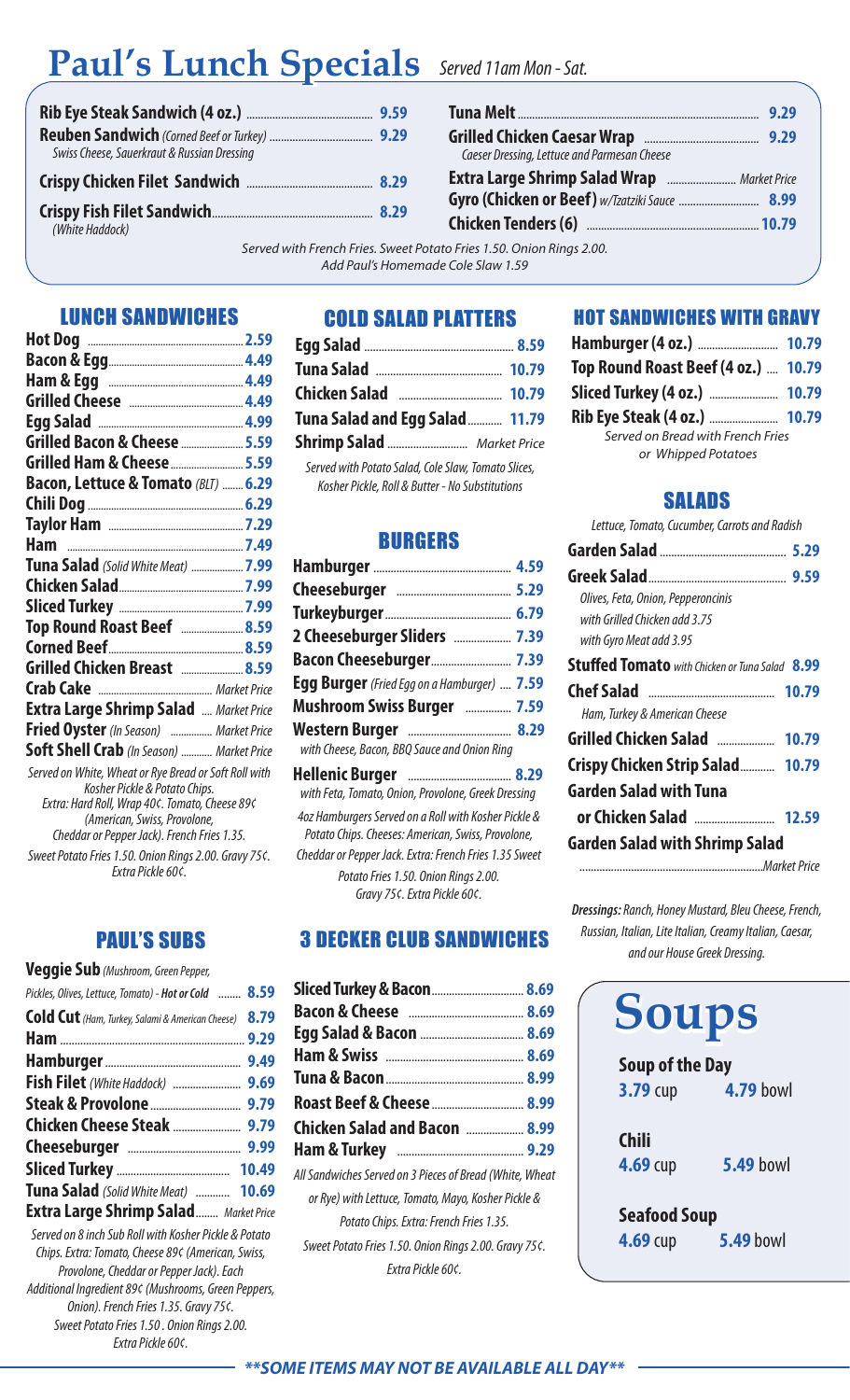# **Appetizers Appetizers**

| Chicken Tenders  (4) 5.79 (6) 7.89   |  |
|--------------------------------------|--|
| Mozzarella Sticks  (4) 5.29 (6) 6.99 |  |
|                                      |  |

# **Entrees Entrees**

*All Entrees are served with choice of 2 Sides, Rolls & Butter \*Add Garden Salad for \$3.99*

### CHICKEN, VEAL & PASTA

| <b>Breaded Veal Cutlet</b> <i>w/Brown Gravy </i> 13.49 |  |
|--------------------------------------------------------|--|
| Spaghetti w/Marinara Sauce 10.79                       |  |
| <b>Spaghetti</b> w/Veal or Chicken Parmesan  15.49     |  |

### GRILLED STEAKS & CHOPS

| New York Strip Loin Steak (6 oz.) 14.59 |
|-----------------------------------------|
|                                         |
|                                         |
|                                         |
|                                         |
|                                         |
|                                         |

## SEAFOOD **Breaded Shrimp Basket** ........................................ **12.39** *with Cocktail Sauce* **Breaded Flounder Filet** ........................................ **16.49** *with Lemon Wedge & Tartar Sauce* **Baked Flounder Filet** ............................................ **16.49** *with Lemon Wedge & Butter Sauce* **Breaded Buttery Shrimp** ............................ **16.49** *with Cocktail Sauce* **1 Crab Cake** ................................................ *Market Price* 1 Crab Cake & 3 Butterfly Shrimp .... Market Price **2 Crab Cakes** ............................................ *Market Price* **Oyster Platter** *(In Season)* .................... *Market Price* **Soft Crab Platter** *(In Season)* ................ *Market Price*

**Chili Cheese Fries** .......................................... **6.29 Fried Calamari Rings** .................................... **7.89 Bualo Wings** ............... **(6) 8.29 (10) 11.29 Potato Skins**...................................................... **7.99 Combo Platter** ............................................ **10.79**  *4 Mozzarella Sticks, 4 Bualo Wings, 2 Potato Skins*

### LAND & SEA

**Rib Eye Steak (4 oz. ) & 1 Crab Cake**......*Market Price*

**Delmonico Steak (8 oz.) & 3 Butterfly Shrimp** 19.59

**Grilled Chicken Breast & 3 Butterfly Shrimp 16.39** 

| <b>SIDE ORDERS</b>         |      |
|----------------------------|------|
| Vegetable of the Day  3.39 |      |
|                            |      |
|                            |      |
|                            |      |
|                            |      |
| Whipped Potatoes  3.39     |      |
|                            |      |
|                            |      |
| Sweet Potato Fries  3.79   |      |
|                            |      |
|                            | 4.09 |

| <b>CHILDREN'S MENU (Under 10)</b>                                                                           |  |
|-------------------------------------------------------------------------------------------------------------|--|
|                                                                                                             |  |
|                                                                                                             |  |
| Spaghetti w/ Marinara Sauce  5.79                                                                           |  |
|                                                                                                             |  |
|                                                                                                             |  |
| Fried Mac and Cheese Bites (4)  5.79                                                                        |  |
| <b>Peanut Butter Sandwich  5.79</b><br>Served with French Fries or Apple Sauce<br>Juice, Milk or Soft Drink |  |